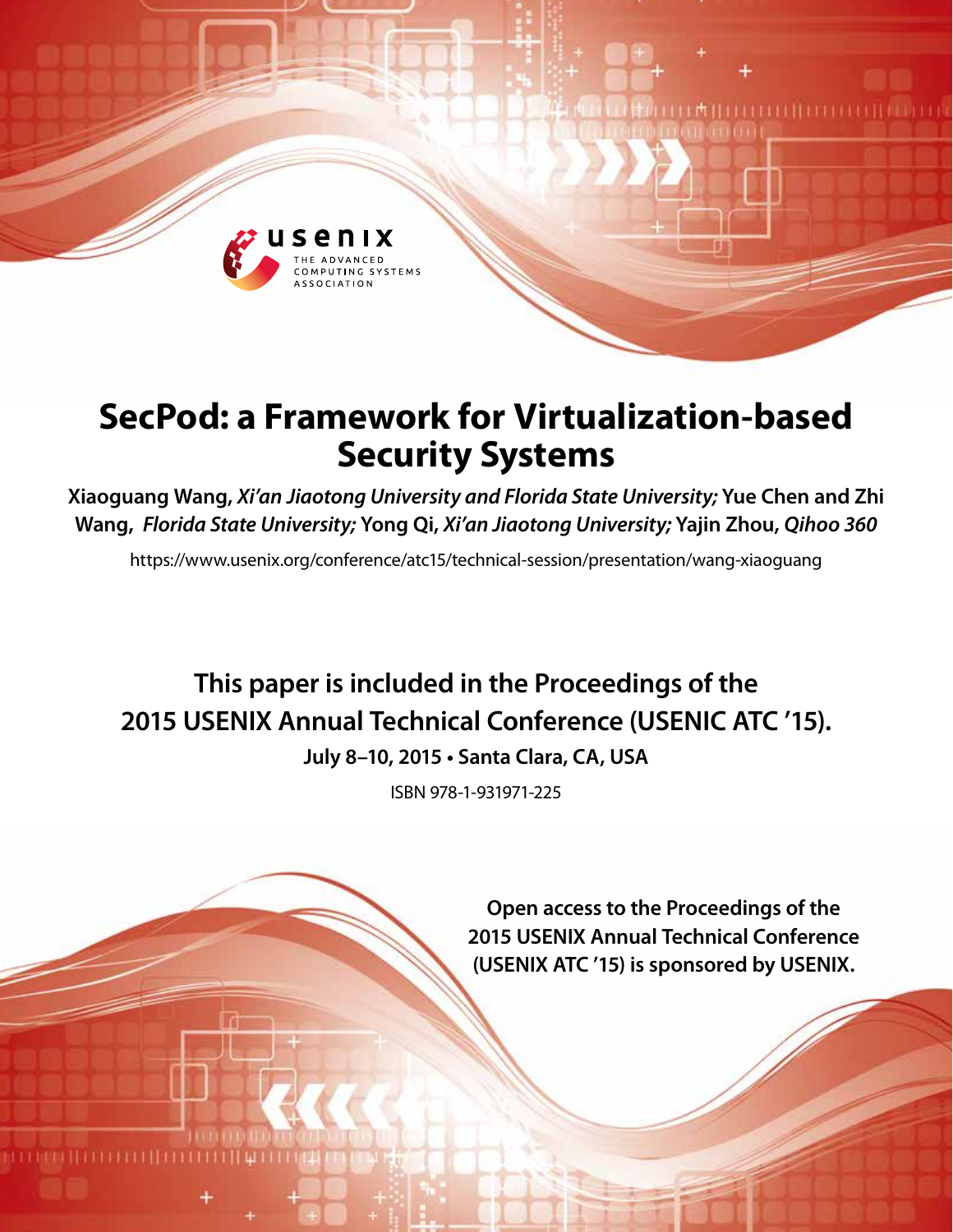# **SecPod: A Framework for Virtualization-based Security Systems**

Xiaoguang Wang $^{\dagger}_{\natural}$ , Yue Chen $^{\dagger}$ , Zhi Wang $^{\dagger}$ , Yong Qi $^{\natural}$ , Yajin Zhou $^{\ddagger}$ Florida State University<sup>†</sup> Xi'an Jiaotong University<sup>†</sup> Qihoo 360<sup>‡</sup>

#### **abstract**

The OS kernel is critical to the security of a computer system. Many systems have been proposed to improve its security. A fundamental weakness of those systems is that page tables, the data structures that control the memory protection, are not isolated from the vulnerable kernel, and thus subject to tampering. To address that, researchers have relied on virtualization for reliable kernel memory protection. Unfortunately, such memory protection requires to monitor every update to the guest's page tables. This fundamentally conflicts with the recent advances in the hardware virtualization support. In this paper, we propose SecPod, an extensible framework for virtualization-based security systems that can provide both strong isolation and the compatibility with modern hardware. SecPod has two key techniques: *paging delegation* delegates and audits the kernel's paging operations to a secure space; *execution trapping* intercepts the (compromised) kernel's attempts to subvert SecPod by misusing privileged instructions. We have implemented a prototype of SecPod based on KVM. Our experiments show that SecPod is both effective and efficient.

### **1 Introduction**

With its privilege, an operating system (OS) kernel is critical to the security of the whole system. Unfortunately, modern kernels are too complicated to be secure – they often consist of tens of million lines of source code. Consequently, an increasingly large number of vulnerabilities are discovered in all major kernels each year [10]. These vulnerabilities are routinely being exploited to take over the system. To address that, researchers and practitioners have proposed many solutions. For example, modern kernels all have built-in exploit mitigation mechanisms such as address space layout randomization(ASLR) [26] and data execution prevention (DEP, or  $W \oplus X$ ) [12]. They significantly raise the bar of functioning kernel exploits. However, these systems are built on top of a weak foundation that *page tables, the data structures that control the memory protection, are always writable in the kernel* (to facilitate frequent page table updates). Any in-kernel memory protection accordingly can be circumvented by manipulating page tables. To that end, a stream of research has proposed to deploy memory and other protections "out-of-the-box" in a virtualized environment [22, 27, 28, 31, 33, 35, 37, 45]. For example, Patagonix extends the hypervisor to identify and protect the code running in the VM [28]. NICKLE achieves a similar goal through memory shadowing [31].

Virtualization-based security systems are often at odds with recent advances in the hardware virtualization support: many security tools need to intercept and respond to key events in the VM. Each intercepted event causes one or more expensive *world switches* between the virtual machine and the hypervisor. On the other hand, the hardware virtualization support, such as AMD-V and Intel VT, strives to reduce world switches. In particular, the nested paging allows guests to freely update their page tables without involving the hypervisor. However, the guest page table update is a key event that many security tools are interested in [27, 28, 31, 45]. This forces the hypervisor to run in the less-efficient shadow paging mode where updates to guest page tables are trapped and verified by the hypervisor. To reconcile this conflict, it calls for a new approach that can accommodate the needs of virtualization-based security tools, but also take full advantage of the hardware virtualization support.

In this paper, we propose SecPod, an extensible framework for virtualization-based security systems. SecPod encapsulates a security tool in a trusted execution environment that coexists with and yet is strictly isolated from the vulnerable kernel. Specifically, it creates a dedicated address space (the secure space) in parallel to the existing kernel address space (the normal space). The secure space is rigorously protected from the normal space by the two key techniques of SecPod, *paging delegation* and *execution trapping*: in the former, the kernel delegates all its paging operations, including page tables and their updates, to the secure space. The kernel is deprived of the privilege to directly modify the effective page tables. The secure space enforces a non-bypassable memory isolation by sanitizing the guest page table updates. The latter foils the attacker's attempts to subvert the secure space by misusing privileged instructions. The hypervisor notifies the secure space any such attempts via signals. The secure space can accordingly respond to the event by,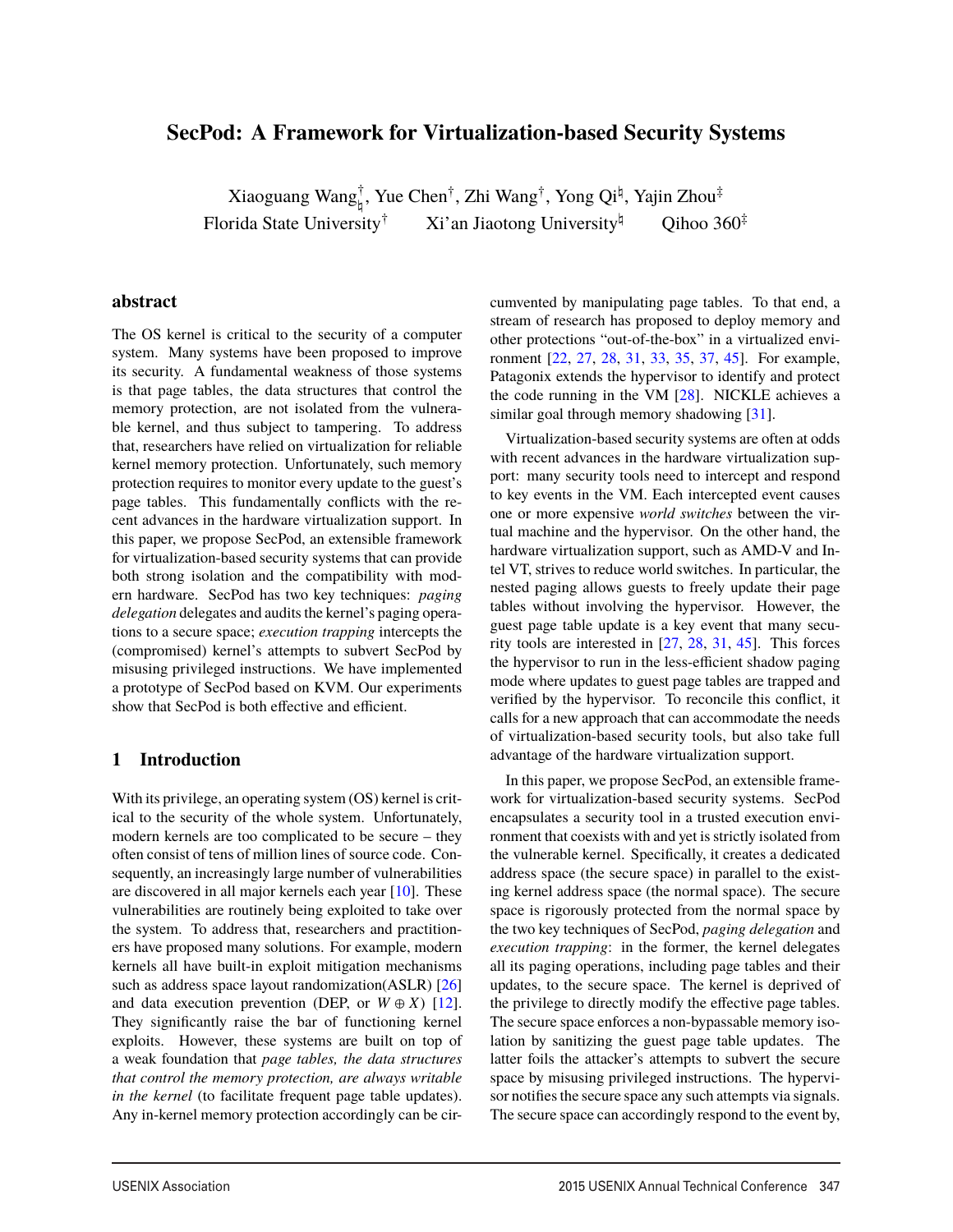

Figure 1: Shadow paging (GPT not in effect)

Figure 2: Nested paging (GPT and NPT both in effect)

say, issuing an alert or terminating the VM. The synergy of these two techniques isolates a security tool from the (compromised) kernel.

We have implemented a prototype of SecPod based on the popular KVM hypervisor [24]. Our prototyping efforts show that SecPod can be integrated into an existing hypervisor with a minimal increase to its code base. Our experiments demonstrate the efficiency and effectiveness of SecPod. For example, SecPod introduces about 3% of overhead on average for the I/O-intensive SysBench FileIO benchmark, and about 5% overhead on average for the SysBench online database transaction benchmark.

The rest of this paper is organized as the following: in Section 2, we define the scope of the problem and the threat model. We then describe the design, implementation, and evaluation of SecPod in Section 3, 4, and 5, respectively. Finally, we present the related work in Section 6 and conclude the paper in Section 7.

## **2 Problem Overview**

In this section, we give a brief overview of the hardware virtualization support, particularly the memory virtualization support, and explain how they impact the design of security tools. Early hypervisors for x86 virtualize the guest memory with shadow paging, in which a guest page table (GPT) is superseded by its shadow page table (SPT) [3] (Figure 1). Specifically, the hypervisor manages a SPT for each guest page table. Any changes to the GPT must be synchronized to its SPT to take effect. This provides an opportunity for security tools to examine and control every change to guest page tables [27, 28, 31, 33, 38, 45]. In shadow paging, GPTs translate guest virtual addresses to guest physical addresses, i.e., the virtual and physical addresses from the guest's perspective. Guest physical addresses must be further translated to the actual physical addresses used by the memory controller. Since SPTs are the only effective page tables, they map directly from guest virtual addresses to physical addresses (Figure 1).

Recent x86 processors have the hardware virtualization support. Early extensions focus on trapping sensitive guest instructions, such as SGDT, SIDT and MOV to CR3, to allow the hypervisor to virtualize the related resources. Later revisions aim at improving the performance with the direct support for critical virtualization tasks. Particularly, nested paging is a hardware support for memory virtualization in which the processor translates guest memory accesses with two levels of page tables (Figure 2): the GPT maps guest virtual addresses to guest physical addresses, and the nested page table further maps guest physical addresses to physical addresses (NPT is also called extended page table. For clarity, we use NPT.) The guest has full control over its GPTs, while the hypervisor manages NPTs and is not aware of changes to GPTs. Consequently, memory protection enforced in NPTs can be circumvented by remapping the (protected) guest virtual memory in GPTs. For example, data execution prevention (DEP) enforced in the NPT can be foiled by remapping the guest kernel code to the writableand-executable physical memory. Because of this, many virtualization-base security systems cannot take full advantage of nested paging, which has tremendous advantages in performance than shadow paging [42].

**Threat model:** in this paper, we assume a trusted booting protocol, such as tboot [41], is used to securely load the hypervisor, which in turn loads the guest OS and initializes SecPod. The guest kernel is benign but contains exploitable vulnerabilities. After boot, we assume a powerful attacker exists that can change arbitrary memory of the kernel by exploiting some vulnerabilities. Moreover, we consider the hypervisor to be trusted. This can be guaranteed by recent advances in the hypervisor integrity through formal verification and integrity protection and monitoring [25, 29, 40, 44, 46].

# **3 System Design**

# **3.1 System overview**

SecPod aims at providing a trusted execution environment for virtualization-based security tools. Figure 3 gives an overview of SecPod with the two key techniques: *paging delegation* and *execution trapping*. In this architecture, security tools run in a dedicated secure space defined by the SecPod page table, while the kernel runs in the normal space defined by the kernel page table. An entry gate and an exit gate are responsible for switching these two spaces. This is essentially a page table based isolation [35, 39, 46]. To switch the space, the entry or exit gate only needs to load the respective next page table into CR3, the page table base register of x86. The entry gate is the only way to enter the secure space from the normal space as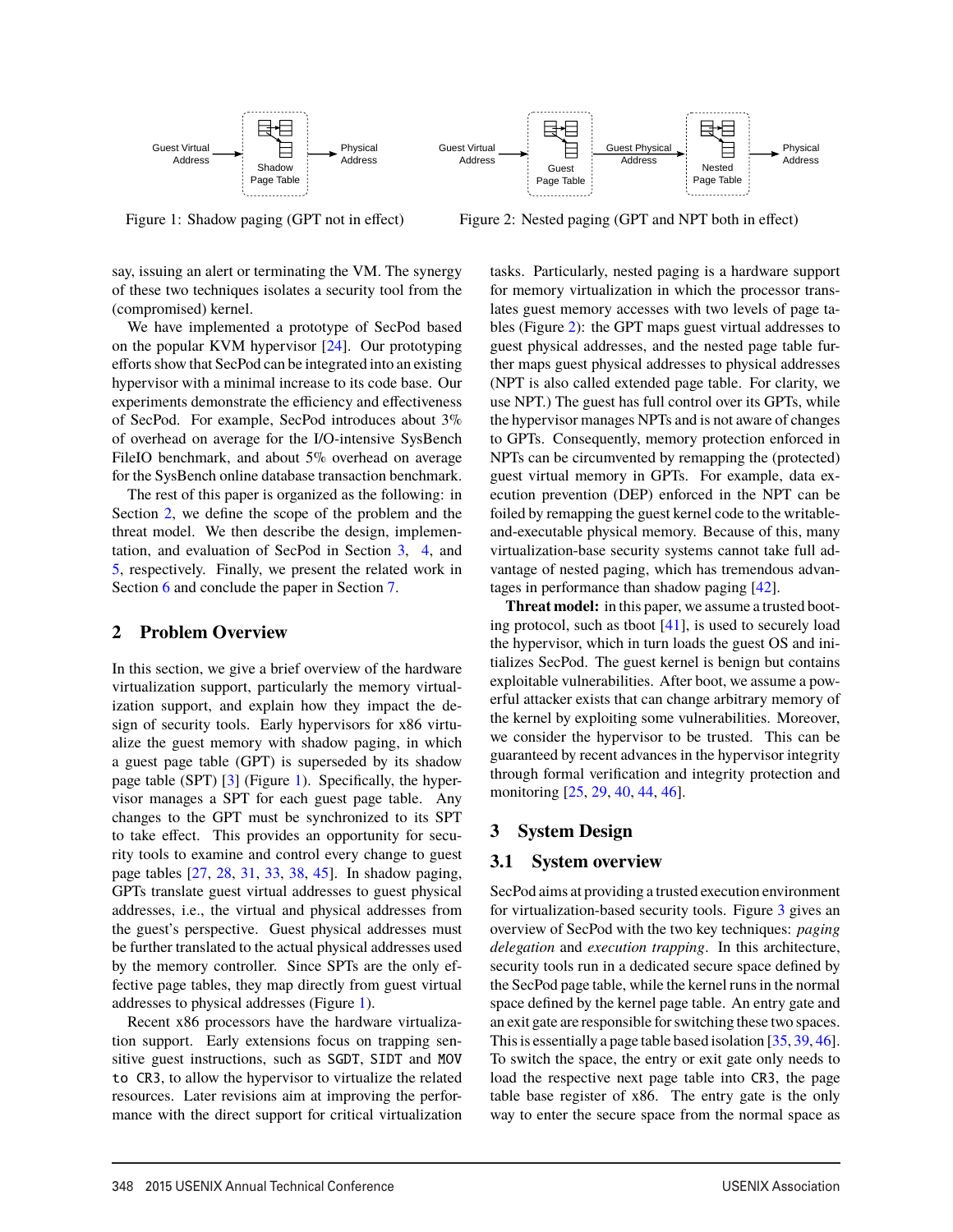

Figure 3: The overview of SecPod

guaranteed by execution trapping. SecPod provides oneway visibility into the kernel – a security tool in SecPod can introspect and even modify the kernel memory, but not the other way around.

However, simple page table based isolation is not secure for three reasons: *first*, the kernel still has full control over its page table. This allows the (compromised) kernel to subvert SecPod by mapping and modifying the secure space memory. It is thus critical to validate the kernel's page table updates to enforce strict memory isolation. SecPod solves this challenge with the first technique, *paging delegation*, in which the kernel delegates all its paging operations to the secure space, including page tables, page table updates, and task switches (one step of a task switch is to load the page table of the next process to CR3). Accordingly, the kernel, including kernel exploits, cannot modify its page tables. All the updates must be delegated to and sanitized by the secure space. *Second*, the kernel is still privileged and free to execute privileged instructions. These instructions can be misused to compromise SecPod. For example, the kernel could use the MOV to CR3 instruction to load a crafted page table to bypass the secure space. SecPod relies on the second technique, *execution trapping*, to eliminate this threat. Specifically, the hypervisor intercepts sensitive privileged instructions executed by the kernel, and forwards the captured events to the secure space as signals. The secure space can decide how to respond, for example, by issuing alerts, ignoring them, or terminating the violating kernel. It can also dispatch the events to the security tools. This whole process is similar to the signal handling in traditional OSes. *Third*, the attacker could attempt to subvert SecPod through DMA attacks [47]. DMA operations by hardware devices use physical addresses, and thus are not translated by page tables (page tables are used by the CPU to translate software memory accesses.) The hypervisor should have already employed IOMMU to thwart DMA attacks. The secure space should be excluded from the memory accessible to devices in IOMMU as well. In the rest of this section, we describe these two key techniques in detail.



Figure 4: Shadow page table in virtualization & SecPod

## **3.2 Paging Delegation**

SecPod delegates the kernel's paging operations to the secure space in order to enforce memory isolation. Specifically, the secure space maintains the shadow page tables (SPTs) for the kernel. SPTs stay synchronized with the kernel's page tables. Any updates to the kernel page tables must be merged to SPTs to take effect because SPTs are the only page tables used by the CPU. The kernel may keep its own page tables to facilitate implementation, but they are never loaded to the CPU for address translation. This is technically similar to shadow paging in the traditional virtualization systems. Figure 4 compares these two shadow paging designs. In virtualization, SPTs are managed by the hypervisor, which is responsible for synchronizing any GPT updates to SPTs. SPTs are the only page tables in use for the guest. Accordingly, SPTs translate guest virtual addresses directly to physical addresses (Figure 1); In SecPod, SPTs are instead managed by the *in-VM* secure space. It is further backed by the nested page tables (NPTs). Both SPTs and NPTs are used by the CPU to translate guest addresses. SPTs thus map guest virtual addresses to *guest* physical addresses. In most cases, a SPT in SecPod is a simple replica of the kernel's page table (unless a memory safety violation is detected and rejected). Shadow paging in SecPod is thus straightforward to implement. This is in stark contrast against shadow paging in virtualization, which is one of the most complicated modules in a hypervisor due to its support of many paging modes of x86 and the intricate out-of-sync shadowing. Shadow paging in SecPod is also more efficient than the traditional shadow paging – updating SPTs in SecPod take a fast context switch, instead of a much slower world switch in virtualization. In short, SecPod keeps both the simplicity and efficiency of the nested paging. Even though shadow paging has long been used in virtualization, it is, to the best of our knowledge, the first time to be proposed in this architecture.

The kernel delegates its page tables and all pagingrelated operations to the secure space, such as page table allocation, page table updates, task switches (to write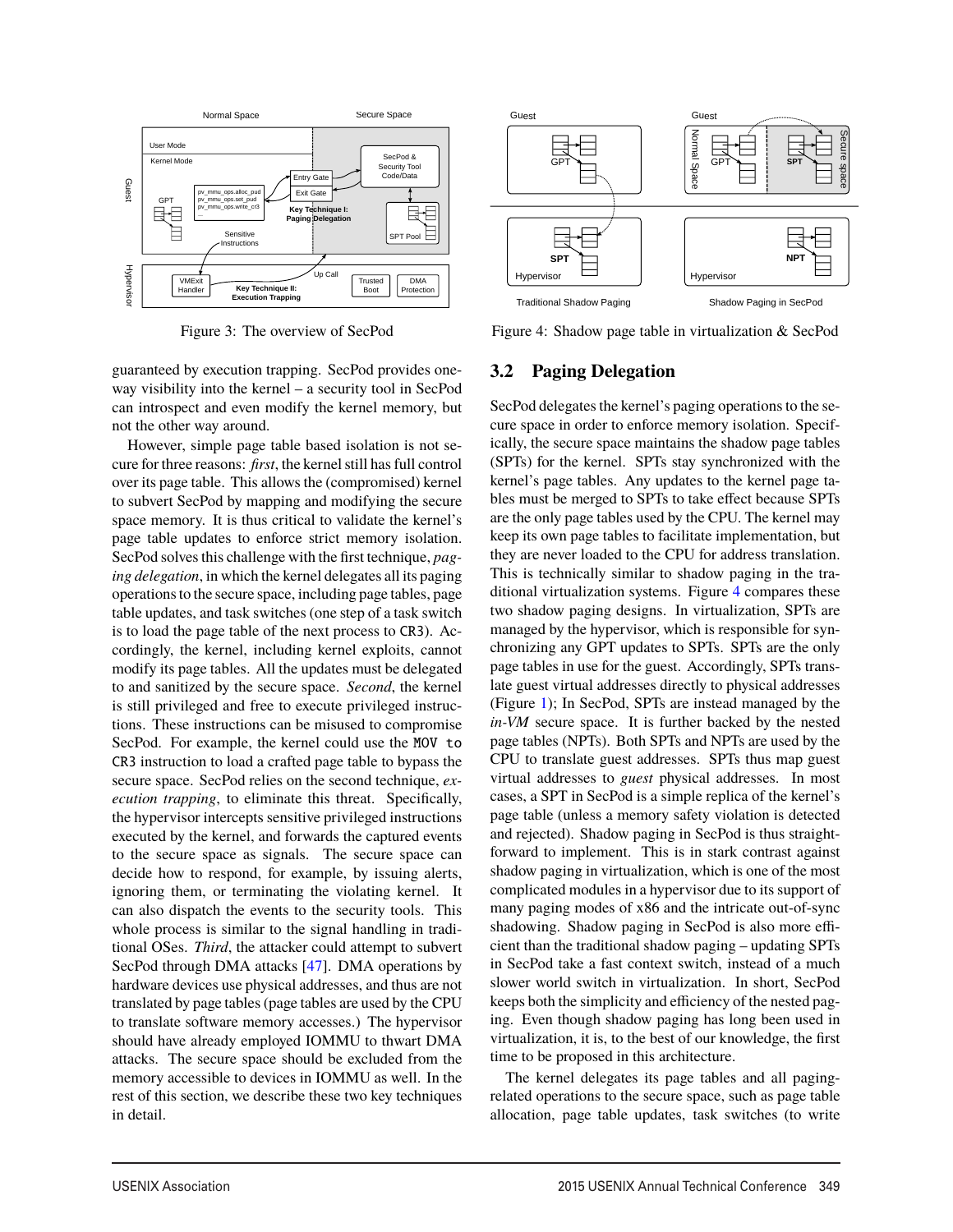to CR3), and TLB flushing. The secure space exposes, through the entry gate, a service for each of these operations. To delegate these operations, we could replace every paging operation in the kernel with a call to the respective service in the secure space. Fortunately, for kernels that can run in a para-virtualized (PV) VM [3], these hooks have already been embedded into the kernel. For example, the Linux kernel has a pvops framework that can figure out at run-time whether it is running in a virtualized system and accordingly switch to the optimized low-level operations. The pvops framework consists of several groups of lowlevel operations, such as pv\_time\_ops, pv\_cpu\_ops, pv\_mmu\_ops, and pv\_lock\_ops (defined in file arch/ x86/include/asm/paravirt\_types.h). We can repurpose pv\_mmu\_ops to implement paging delegation (Section 4.1). For a kernel without the PV interface, we can potentially patch the kernel to implement a similar interface.

#### **3.2.1 SecPod Address Space Layout**

Figure 5 shows the layout of the normal and secure spaces. The normal space, as usual, consists of the kernel and the user space. The kernel is mapped at the same location in the secure space as in the normal space. Accordingly, a security tool in SecPod can access the kernel as if it is running inside it since key kernel data structures remain at their supposed locations. This helps mitigate the semantic gap problem [5]. The kernel memory is set to non-executable in the secure space to prevent security tools from executing the (untrusted) kernel code. In the secure space, the secure code and its data are placed in the lower address space because the kernel usually sits at the top (e.g., the Linux kernel often occupies the top 1GB of the address space.) The secure code provides security tools with a compact library of useful functions such as malloc, free, and string functions. The secure data includes a repository of shadow page tables and several hash-based data structures for fast index of that repository (Section 3.2.3). The entry gate is the only entrance to the secure space from the normal space, while the exit gate returns to the normal space. Both gates should be mapped at the same location in the normal and secure spaces because the page table is reloaded during each context switch, and the page-table-reloading code is architecturally required to remain unchanged before and after a context switch [20]. There is also a shared page to pass data between two spaces.

The memory for the secure space is allocated from the kernel when the secure space is created. It is subsequently removed from the kernel so that the kernel will not use it for other purposes. We enforce  $W \oplus X$  in the secure space; i.e., the secure space can be either writable or ex-



Figure 5: SecPod address space layout

ecutable, but not both simultaneously [12]. This thwarts code injection attacks against the secure space in case the security tool contains exploitable vulnerabilities. Other attack mitigation mechanisms can also be employed to provide stronger protection of the secure space [1, 26].

#### **3.2.2 Secure and Efficient Context Switch**

SecPod implements the page-table based isolation. To switch the spaces, we need to load the page table of the next space into CR3. The secure space only has one page table, the SecPod page table, but the normal space has many shadow page tables, one for each user process. We need to ensure the security and atomicity of context switches. To this end, the entry gate saves the kernel state to the stack (generic registers and interrupt enable/disable status), clears the interrupt (twice), and then enters the secure space by loading its page table and stack to the processor. This process has been described in detail by earlier papers [35, 38]. Interested readers please refer to those papers. The exit gate performs the opposite operations in the reverse order to return to the normal space.

To prevent the kernel from subverting the secure space by loading a crafted page table, we request the hypervisor to intercept and check every write to CR3 by the guest (Section 3.3). However, trapping every CR3 write could cause substantial performance overhead due to frequent context switches. To reduce the overhead, we leverage a hardware feature called CR3 target-list [20]. Loading CR3 with one of the four page tables in the CR3 target-list will not be trapped by the hypervisor. This feature has been employed by earlier work for similar purposes [35, 38]. The major difference lies in how memory is virtualized. The previous systems use shadow paging to virtualize the guest memory. Guest task switches are thus handled by and in the hypervisor. This provides a convenient opportunity to update the CR3 target-list (CR3 target-list can only be updated by the hypervisor). On the downside, this prevents these systems from taking advantage of nested paging. SecPod is designed to avoid this problem.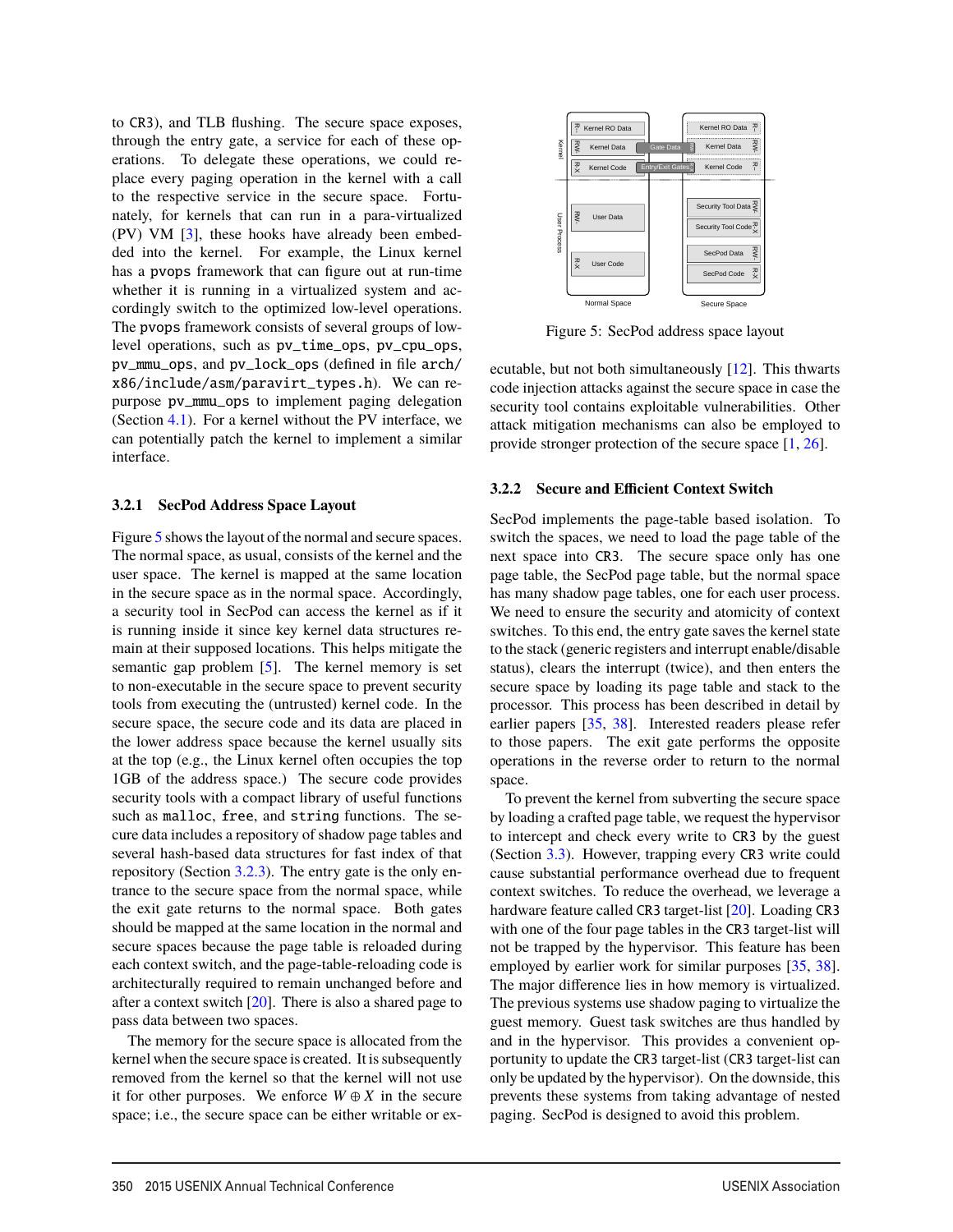

Figure 6: Kernel Page table update verification

The hypervisor in SecPod uses nested paging, and the guest delegates its paging operations to the secure space, including task switches. Ideally, task switches in the guest should not involve the hypervisor, just like in the normal nested paging. However, there are many shadow page tables for the guest yet the CR3 target list can only hold four page table roots. The entry gate will never cause any VM exits because the SecPod page table is locked in the list. But the exit gate will if the SPT for the normal space is not in the list. Neither the kernel nor the secure space can update the CR3 target-list because they both run in the guest mode. To address that, we allocate a fixed top-level page table (FTLPT) in the secure space and copy the top-level page table of the next SPT to it during the task switch. As such, SecPod appears (to the hardware) to be using only two page tables, FTLPT and the SecPod page table. Both of them can be registered in the CR3 target-list. Therefore, legitimate context switches between the normal and secure spaces will not be trapped by the hypervisor. Our prototype uses the PAE (Physical Address Extension) mode of x86 [20], in which the top-level page table consists of four entries and can thus be copied quickly. Most modern Linux distributions by default use the PAE mode in their kernels because the NX (non-executable) bit is only available in this mode. We would like to emphasize that FTLPT is a part of the SPT pool in the secure space and thus is not accessible by the kernel. Note that we cannot use PCID (Process Context Identifier, also known as ASID) to tag the TLB – the TLB needs to be flushed during context switches because FTLPT translates addresses for many processes. Moreover, PCID is set in the CR3 register, but the CR3 target-list can only be changed by the hypervisor.

#### **3.2.3 Page Table Update and Validation**

The kernel delegates paging to the secure space to prevent unauthorized modifications to its page tables. It leverages the para-virtualized MMU interface (pv\_mmu\_ops) to forward low-level paging operations to the secure space. Figure 6 illustrates how a new level-3 (L3) page table is created and filled. When the kernel needs to allocate a new L3 page table, it sends the request to the secure space ( $\Omega$  in Figure 6), which responds by allocating a blank L3 page table from the SPT pool and linking it to the parent shadow page table (②) . The mapping between the GPT and the SPT is then recorded in a hash table for fast indexing (③). When new page table entries are added to the GPT later, it is synchronized to the associated SPT only if no violation of memory protection is found  $(\Phi)$ . The verifier uses several hash tables for fast fact checking.

The secure space has full control over the kernel's memory protection. Any updates to shadow page tables must be vetted by the secure space. By default, the secure space enforces the normal/secure space isolation and *W* ⊕ *X* for the kernel:

**Normal/secure space isolation:** this policy prevents the (untrusted) kernel from manipulating the secure space memory. Specifically, the kernel is prohibited from mapping any of the secure space memory, except the entry and exit gates at their fixed location. For each request to change a shadow page table, SecPod checks whether the physical page belongs to the secure space and whether the virtual address overlaps with the two gates (one code page and one data page). The update is denied if either test returns true. By doing so, the kernel cannot map the secure space memory or change the gates.

**Kernel**  $W \oplus X$ : Kernel code integrity  $(W \oplus X)$  is essential to many security tools [28, 33, 45]. Previous virtualization-based systems leverage shadow paging in the hypervisor to protect kernel integrity. SecPod provides the same level of protection in the VM. We use a template-based approach to enforce  $W \oplus X$ . Specifically, modern kernels have already deployed  $W \oplus X$  (without protecting the page table)  $[12]$ . The initial kernel page table could serve as a template for the kernel memory protection. For each update to the kernel mapping, Sec-Pod only needs to compare the new memory protection against the template. Note that SecPod does not intend to externally address weaknesses in the kernel's original  $W \oplus X$  implementation (it is better to root-cause and fix them in the kernel.) Enforcing  $W \oplus X$  in the secure space makes it much harder to bypass. Moreover, key kernel data structures like the system call table are also writeprotected for both their virtual addresses and the physical contents.

## **3.3 Execution Trapping**

In SecPod, the kernel still has the necessary privilege to execute critical system instructions. Without constraints, this privilege could be misused to subvert the secure space, for example, by loading a malicious page table or even disabling paging. Hence, it is necessary to control the instructions executed by the guest. Simply disallowing these instructions in the kernel's binary does not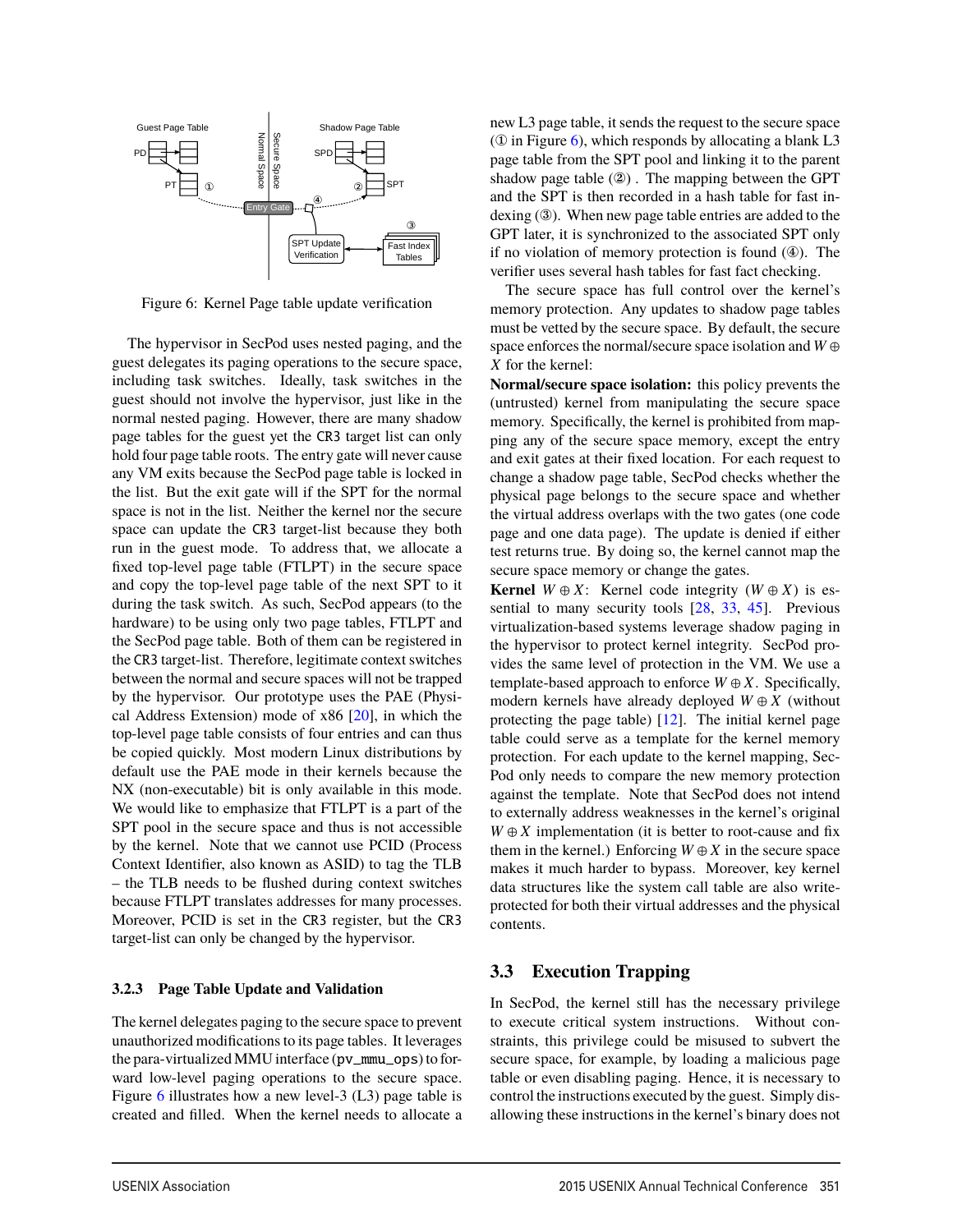Table 1: Trapped Sensitive Instructions

| <b>Instruction</b> | <b>Semantics</b>                 |
|--------------------|----------------------------------|
| <b>LGDT</b>        | Load global descriptor table     |
| LLDT               | load local descriptor table      |
| <b>LIDT</b>        | load interrupt descriptor table  |
| LMSW               | load machine status word         |
| MOV to CRO         | write to CR <sub>0</sub>         |
| MOV to CR4         | write to CR4                     |
| MOV to CR8         | write to CR8                     |
| MOV to CR3         | load a new page table            |
| WRMSR              | write machine-specific registers |

work because the x86 architecture has variable instruction lengths and "unintended" instructions can be created out of legitimate instructions [34]. Previous software fault isolation systems remove unintended instructions through compiler or binary transformations [46, 48]. In SecPod, we instead configure the virtualization hardware to trap these instructions, no matter whether they are benign or "unintended". Table 1 gives a (partial) list of sensitive instructions trapped by SecPod. Each of them controls some important aspects of the processor. For example, LIDT loads the interrupt descriptor table, which determines how interrupts are handled; MOV to CR0 writes to CR0, which consists of switches for many CPU operation modes (e.g., paging enable, protected mode, write-protect bits) [20]. Intercepting these instructions will not cause large performance overhead because most of them are not executed frequently after the kernel has initialized. A notable exception is the MOV to CR3 instruction that is used by the entry and exit gates for context switches. However, our design guarantees that legitimate context switches will not be trapped by the hardware (Section 3.2.2). Note that, SecPod not only protects these registers, but also the associated data structures, such as the global descriptor table and the interrupt descriptor table (Section 3.2.3).

After the hypervisor intercepts a sensitive instruction executed by the guest, it notifies the secure space of the event. This is similar to the signal delivery in traditional OSes [36]. In fact, they both implement an up-call, except that a signal is delivered from the kernel to a user process while an event in SecPod is delivered from the hypervisor to the secure space. When an instruction is intercepted, the hypervisor saves the current virtual CPU state to the virtual machine control block (VMCB) [20], and copies the saved registers to the data page of the entry gate (to provide the context of the violating instruction). The hypervisor then updates the saved instruction pointer in VMCB to the entry gate and returns to the guest. The CPU restores the guest state from the VMCB and continues its execution to the entry gate. The secure space recognizes that this is an up-call from the hypervisor and handles the violation accordingly.

### **4 Implementation**

We have implemented a prototype of SecPod based on the popular KVM hypervisor [24]. Both the host and the guest run Linux. We added about 100 lines of source code to the hypervisor to set the CR3 target-list and trap the execution of sensitive instructions. Another 800 lines of source code were added to the guest kernel for paging delegation. The secure space has about 2,300 lines of source code. In the rest of this section, we describe this prototype in detail.

## **4.1 Paging Delegation**

In SecPod, the guest kernel delegates its paging operations to the secure space. This gives the latter full control over the guest's memory mapping and protection. In our prototype, we leverage the Linux kernel's pvops interface to forward paging requests to the secure space. The pvops interface originates from the Xen project's efforts to create a generic paravirtualized kernel that can adapt to different hypervisors as well as the native, non-virtualized platforms. Pvops groups the key para-virtualization operations into several structures, such as pv\_time\_ops, pv\_cpu\_ops, pv\_mmu\_ops, pv\_lock\_ops, and pv\_irq\_ops, and substitutes native operations in the kernel with the corresponding PV operations. For example, the native x86 system uses a single MOV to CR3 instruction to load the page table. Pvops replaces it with an indirect call to the pv\_mmu\_ops→write\_cr3 function. Each virtualization system, as well as the native platform, provides its own implementation of these functions. Particularly, functions for the native platform are simple wrappers of the original native instructions or functions. Pv\_mmu\_ops has all the necessary functions for SecPod to delegate paging to the secure space. For example, it has functions for write\_cr3, set\_pte, set\_pmd, flush\_tlb\_kernel, etc. We only need to implement the required functions of pv\_mmu\_ops with the respective services provided by the secure space. In essence, this creates a MMU-only para-virtualized platform as all the other PV operations remain the same as the native platform.

Pvops replaces the native low-level hardware operations with indirect calls through the pv\_xxx\_ops structures. This introduces some minor but measurable performance overhead to native systems as some of these functions are frequently used by the kernel. Kernel developers have to reclaim the lost performance for native systems. Observing that these functions remain unchanged after initialization, they patch the kernel code to specialize each indirect pvops call with a direct call to the corresponding native function, and even inline simple operations like write\_cr3. Therefore, we need to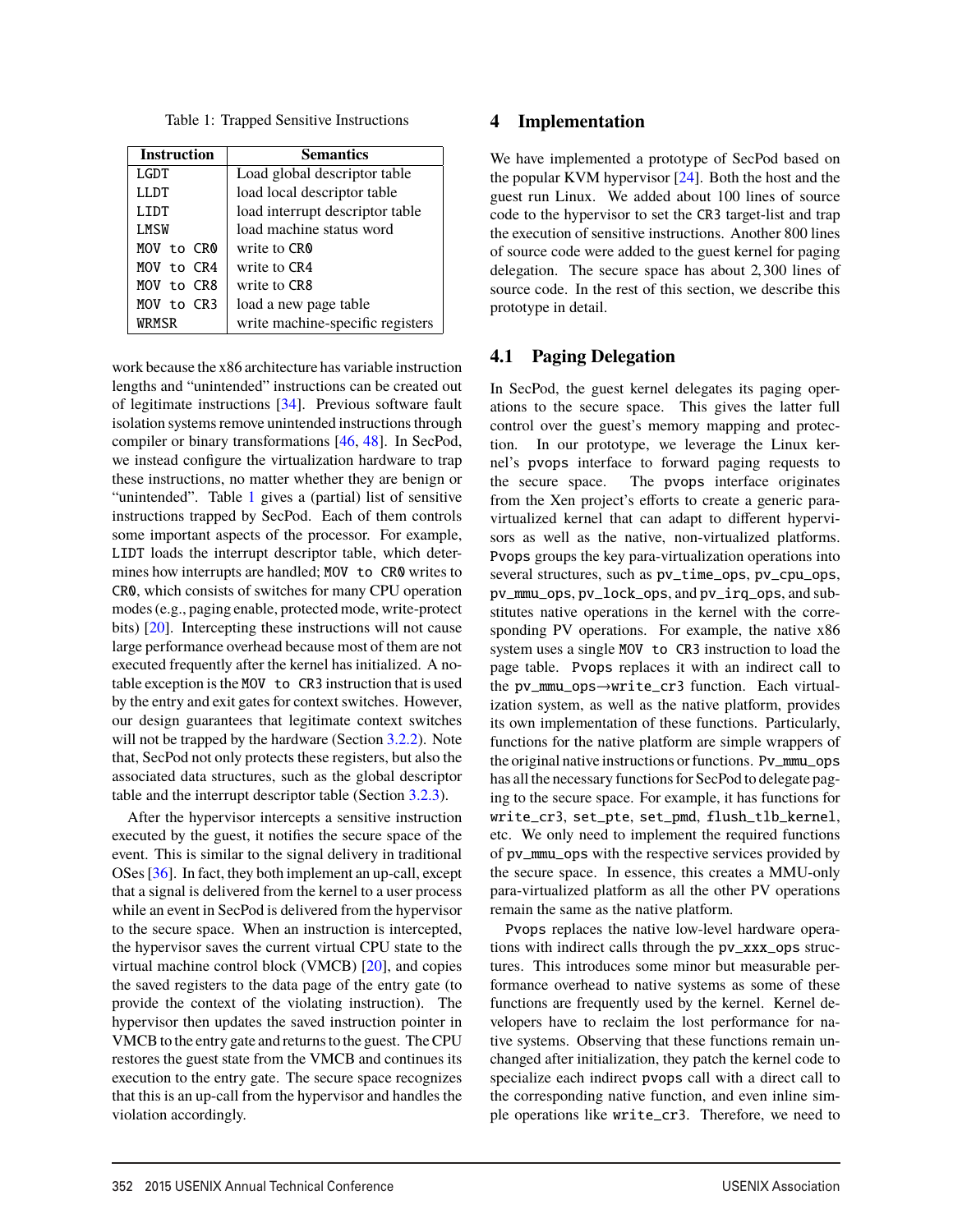replace the function pointers in pv\_mmu\_ops before the specialization. Changes to the pv\_mmu\_ops structure after the specialization will not take effect. To this end, we modify the kernel source code to set up the pv\_mmu\_ops structure early in the boot process. Because the secure space has not been initialized yet, we use a temporary page table as an in-kernel "shadow page table" and commit the page table updates to it. The temporary page table has to be statically allocated because the kernel memory allocator has not be initialized either. After the secure space is ready to run, we copy the temporary page table to a shadow page table in the secure space.

Our guest kernel is essentially a native kernel with the para-virtualized MMU. We intercepts the MMU operations during the early boot stage. However, any page tables created before that have to be manually copied to the secure space. Swapper\_pg\_dir is one such case. It is statically allocated in the kernel and serves as a master page table for the kernel address space [4]. Each process in Linux has its own user space memory mapping but shares an identical kernel part copied from swapper\_pg\_dir. No other processes except the idle task use swapper\_pg\_dir for address translation. If swapper\_pg\_dir is being loaded to CR3 for the first time, we simply create a new shadow page table for it.

SecPod provides the entry and exit gates for the normal space to call services of the secure space (e.g., to update a page table). Because these gates are the only shared code between the two spaces, context switches have to go through them. The secure space enforces a strict normal/secure space isolation to protect these gates. The implementation details of these gates resemble that of SIM [35]. Specifically, the entry gate first saves the current CPU state to the stack and disables the interrupt with the CLI instruction. It then loads the SecPod page table into CR3 to enter the secure space. The entry gate has to execute CLI again in the secure space in case the (untrusted) kernel has skipped the first CLI instruction [35]. Without a second CLI instruction if the first is skipped, interrupts happened in the secure space halt the (virtual) processor because the interrupt handlers are not executable in the secure space, leading to a denialof-service attack. Finally, the entry gate loads the secure stack to the stack pointer (the ESP register) and calls the service handler. The exit gate performs the opposite operations in the reverse order to return to the normal space. We also fill the unused space around the entry and exit gates with nop instructions to avoid accidental instructions out of otherwise random bytes [34].

There is a subtle issue in the implementation of the entry and exit gates regarding TLB (translation lookaside buffer) [19]. TLB is a fast cache of the virtual to physical address translation. To access the memory, the CPU first searches the TLB for a matching virtual address. If a match is found in the TLB (a TLB hit), the resulting physical address is sent to the memory unit to access the data. If the mapping is not cached by the TLB (a TLB miss), the CPU walks the page table to translate the address and saves the result in a TLB entry for future references. Therefore, the TLB ultimately determines accessibility of the memory. Simply reloading a new page table cannot guarantee that the TLB contains fresh address translations because global pages will *not* be flushed out of the TLB during context switches (nonglobal pages are flushed each time a page table is loaded. For example, one way to flush all the TLB entries for the user-space is to simply reload the current page table.) The Linux kernel sets its kernel pages to global because all the processes share the same kernel memory mapping. It is thus unnecessary to flush the kernel mapping from the TLB during task switches. Note that global pages are accessible regardless of the PCID settings. Therefore using PCID cannot solve this problem.

Global pages could potentially cause serious vulnerabilities in SecPod. For example, an attacker could synthesize<sup>1</sup>, in an executable global page, a function that loads the SecPod page table and manipulates the secure space memory. This function remains executable after entering the secure space because its mapping remains in the TLB after the context switch. On the other hand, if the secure space memory is set to global, it remains accessible after returning to the normal space. To address this pitfall, we clear the global bits in both shadow page tables and the SecPod page table, except for the entry and exit gates. By doing so, the TLB will always contain fresh address mappings after context switches, avoiding the aforementioned pitfalls. The entry and exit gates can be set to global because their memory is protected by the secure space and they do not contain enough useful gadgets for return-oriented programming [34]. TLB also allows us to batch page table updates because these updates will not take effect unless the TLB is freshened with new translations. Therefore, we can temporarily delay the page table updates until the TLB is flushed *by the kernel*, either explicitly using special instructions or implicitly through task switches. Our current prototype does not fully support this optimization yet.

# **4.2 Security Tool Case Study**

SecPod is an extensible framework for virtualizationbased security tools. A security tool running in SecPod is strictly isolated from the vulnerable kernel, but still has flexible visibility into the kernel. First, the kernel memory is mapped identically in the secure and normal spaces (but with different protection). Key kernel symbols and data structures thus can be accessed at their original locations. Second, any changes to the kernel's memory mapping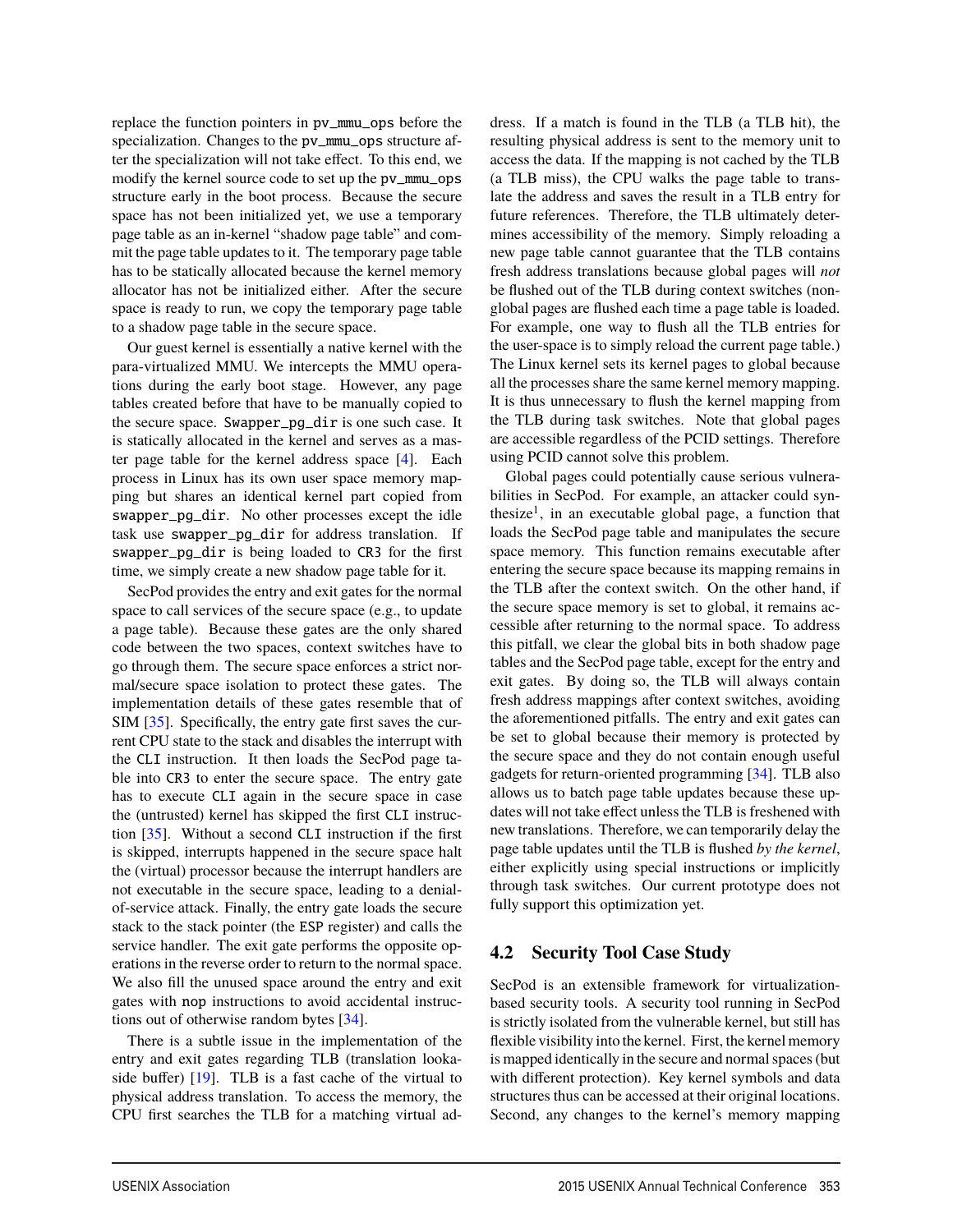can be intercepted and adjusted, if necessary, because the kernel delegates its paging to the secure space. SecPod also has a simple loader and linker to dynamically load security tools, similar to the kernel module support.

To demonstrate the flexibility of the SecPod framework, we have build a security tool for SecPod to detect and prevent unauthorized kernel code from execution (e.g., kernel rootkits) [28, 31]. This tool is relatively simple to implement in SecPod, assuming the cryptographic hashes of benign kernel code are known. Specifically, it registers a call back function for kernel page table updates. If a new executable page is created in the kernel, it verifies whether the hash of the page belongs to the hashes of benign code pages. If so, the page is marked executable in the shadow page table. Otherwise, it has detected an attempt to execute unauthorized kernel code and raises an exception. There are a number of challenges in implementing this system. For example, when a kernel module is loaded, the kernel needs to resolve the called kernel functions (e.g., printk) and patches the module with the correct offsets to these functions. This effectively changes the page's hash, leading to a false positive if the hash is calculated on the modified code. We solve this problem by reversing the changes made by the kernel module loader and computing the hash based on the clean code page. After that, we restore the changes and verify that each patched function is an exposed kernel function. Many such challenges have been addressed by previous work [28, 31]. Moreover, we employ a new feature called supervisor mode execution protection (SMEP) in recent Intel processors to prevent the kernel from executing user code. The x86 architecture allows the kernel to execute user code *with the kernel privilege*. SMEP is designed to specifically address this attack. Software based defense is also available [23].

This tool provides a similar security guarantee as Patagonix [28] and NICKLE [31]. Both systems are based on the then-current virtualization technologies, the Xen hypervisor with shadow paging and hypervisors using dynamic binary translation, respectively. In contrast, the implementation based on SecPod can take advantage of nested paging. Note that detecting unauthorized code solely in the NPT is vulnerable unless all the code in the guest is authorized. Otherwise, an attacker can manipulate the GPT, which he has full control over, to map kernel code pages to the unauthorized user code.

## **5 Evaluation**

In this section, we evaluate the security and performance of our SecPod prototype. All the experiments were conducted on a physical machine with a 2.5GHz Intel Core i5 CPU and 8GB of memory. The host system runs Ubuntu 12.04 LTS with a kernel version of 3.11.0. The guest is configured with 2GB of memory, and runs Ubuntu 12.04 LTS Server with a kernel version of 3.10.32.

## **5.1 Security analysis**

We first evaluate the security guarantee of SecPod by analyzing how SecPod can prevent various attacks. We organize these attacks from three perspectives: memory isolation violation, instruction misuse, and malicious devices, with a focus on the first two. Malicious devices can subvert the secure space (and the hypervisor) via DMA attacks. This can be prevented using IOMMU.

**Memory isolation violation:** a key requirement of SecPod is to strictly isolate the security tool from the vulnerable kernel. This isolation is enabled by the synergy of SecPod's two key techniques: paging delegation and execution trapping. The first category of attacks attempts to maliciously modify the secure space memory. Because the secure space memory is not mapped in the normal space (except the entry and exit gates), the attacker cannot directly change it. Instead, the attacker has to map the secure space memory into the normal space directly or by tricking the secure space to do so. Both attacks are prevented in SecPod. *First*, the kernel delegates its paging operations to the secure space. Its own page tables are never put in effect as prevented by execution trapping. Shadow page tables in the secure space are not directly accessible by the compromised kernel either. *Second*, the kernel might request SecPod to map the secure space memory to the normal space. This is foiled by SecPod's page table update validation which enforces the normal/secure space isolation. Specifically, it disallows the normal space from mapping any physical pages of the secure space, and protects both the virtual address and the physical content of the entry and exit gates.

**Instruction misuse:** the second category of attacks tries to subvert the secure space by misusing existing instructions. No new code can be injected to the kernel as SecPod enforces  $W \oplus X$  for the kernel, but code reuse attacks like return-oriented programming (ROP) [34] may still succeed due to the lack of control flow integrity [1]. In addition, the kernel still has the required right to execute privileged instructions. For example, it could load a crafted page table that allows manipulating the secure space. We address this type of attacks by trapping and vetting the execution of critical instructions by the kernel, such as MOV to CR3 (Table 1). SecPod ensures that loading a page table other than the two legitimate ones will be trapped and denied. It also protects the associated data structures for instructions like LGDT. Since the kernel cannot load arbitrary page tables, it might try to enter the secure space with interrupts enabled. This can be achieved through the entry gate, for example, by skipping the first CLI and triggering an interrupt right before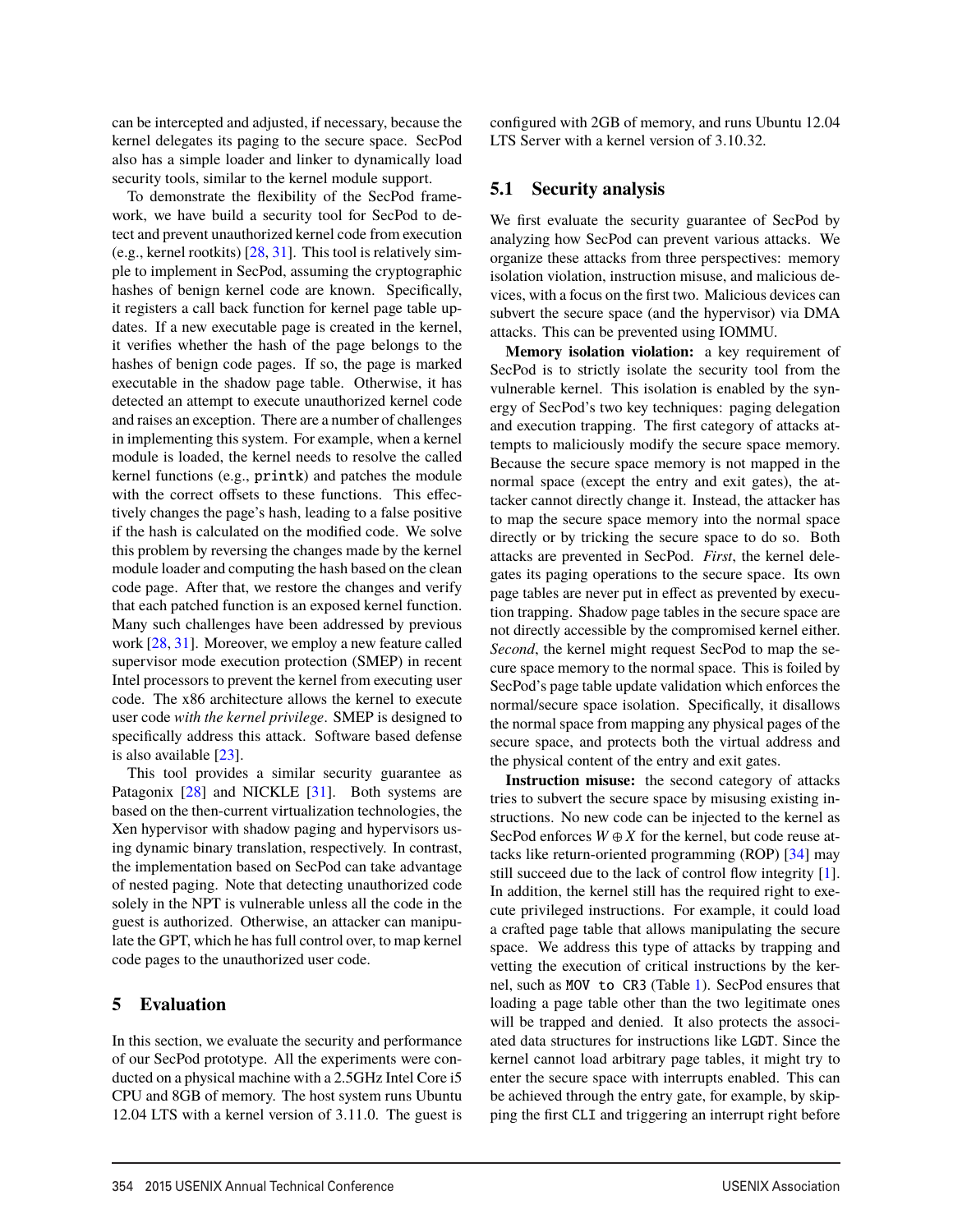

Figure 7: LMBench Overhead

Figure 8: Apache Bench Throughput

the second CLI. The CPU would then execute the interrupt handler in the secure space. Our design can foil this attack because the interrupt handler is not executable as soon as the CPU switches to the secure space. Nevertheless, this might cause the virtual CPU to halt because of the non-executable interrupt handler. The attack can also be launched with the return-oriented programming (ROP). Normally, as soon as the CPU enters the secure space, the kernel code becomes non-executable and the ROP program cannot continue. However, there is a subtle case in which the ROP program switches to gadgets in the secure space upon entering it. By doing so, the program can continue running across the context switch because the attacking stack is mapped in the secure space. This attack overall is hard to use because the secure space might not contain enough useful gadgets. It can also be mitigated by applying existing ROP defenses to the secure space, such as control flow integrity [1], code randomization [26], and systematic removal of gadgets [27].

**Synthetic attack:** to further validate the security of SecPod, we create a synthetic kernel rootkit that hooks the system call table to intercept system calls like sys\_read and sys\_mkdir. Our experimental security tool can detect the loading of the malicious rootkit because its hash is not in the list of hashes of benign code pages. Even without this tool, SecPod can detect the rootkit's attempts to modify the (read-only) system call table – the rootkit calls a kernel function to make the syscall table writable. This request is forwarded to the secure space and subsequently denied because the secure space does not allow the syscall table to be changed.

# **5.2 Performance Evaluation**

To evaluate the performance of SecPod, we experimented with micro-benchmarks and system benchmarks. The former measures SecPod's impact to fine-grained operations (e.g., system calls), and the latter measures the overall system performance under SecPod. All the experiments were repeated 10 times and the average results are reported here. The deviation of these experiments is negligible. We compare the performance of SecPod with that of an unmodified VM backed by the nested paging (the baseline). SecPod's VM is also backed by the nested paging. However, its paging operations are expected to be less efficient than the baseline because they are delegated to the secure space. Even though we did not compare the performance of SecPod to that of the VMs backed by shadow paging, previous benchmarks demonstrate that Intel EPT provides substantial performance gains over shadow paging for most tested benchmarks. For example, Intel EPT can achieve an acceleration of up to 48% for MMU-intensive benchmarks [42].

#### **5.2.1 Micro-benchmarks**

Figure 7 shows the performance overhead of SecPod for LMBench, a set of benchmarks to measure the system call performance. Our prototype incurs less than 5% overhead for most of the system calls LMBench tests, such as open, close, signal\_install, and stat. These system calls do not contain operations that require services from the secure space. Consequently, the impact of SecPod over these system calls is minimal. The performance degrade is probably caused by normal task switches (of other processes) during the tests. On the other hand, system calls that involve page table operations suffer most. Particularly, fork has the highest overhead (52.8%), followed by execve, mmap, file creation, and context switch (all at around 17%). Most of these system calls involve heavy page table operations. For example, the fork system call creates a child process that duplicates the parent process's address space (with copy-on-write) [36], and each task switch in SecPod requires an extra loading of the SecPod page table (Section 3.2.2). Our current prototype does not yet support the batch-update of the page table, an optimization that could help reduce the overhead of these cases, especially for the fork system call. On average, SecPod introduces about 10% performance overhead for LMBench.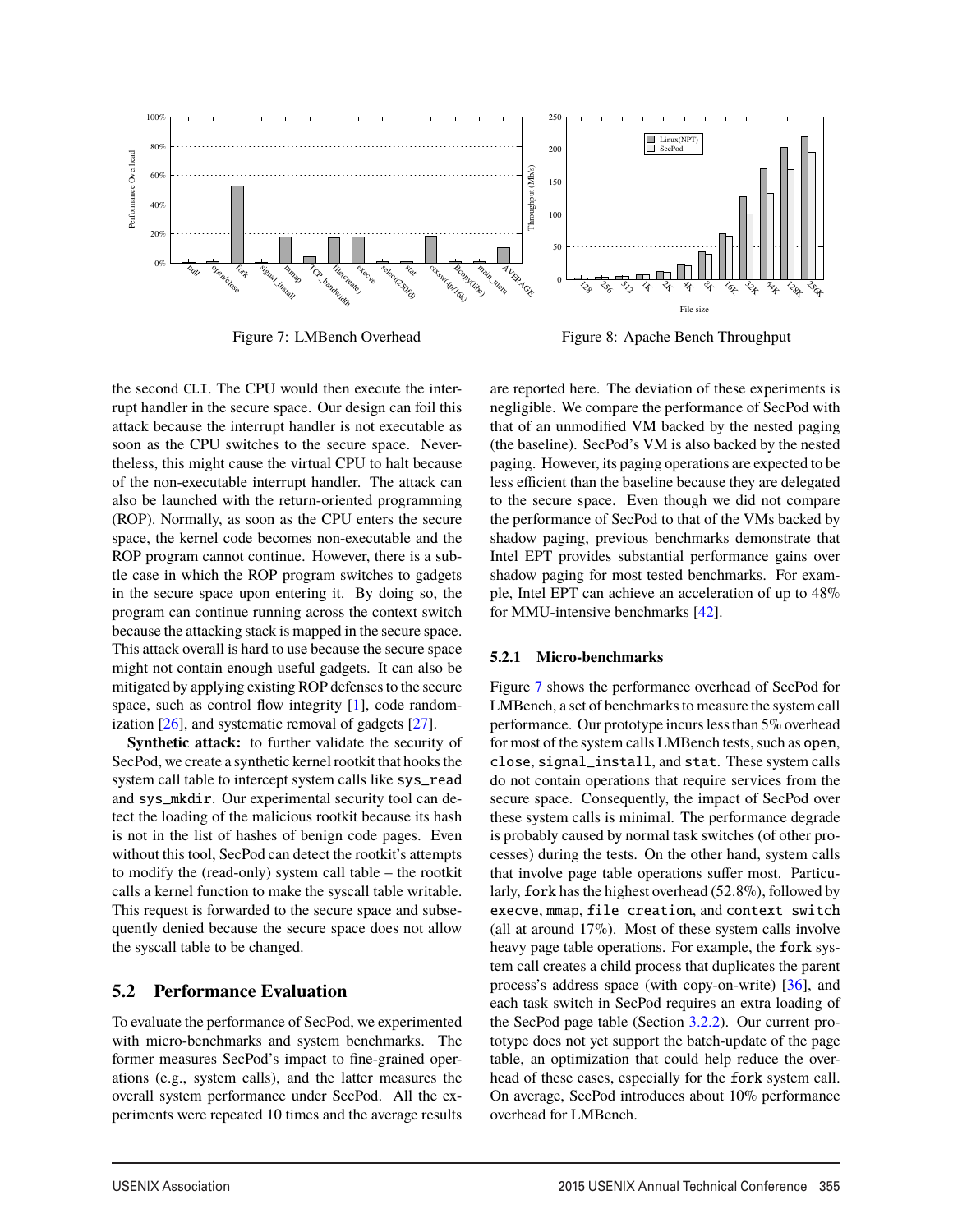

Figure 9: Throughput of SysBench FileIO



Figure 10: Throughput of SysBench OLTP

#### **5.2.2 Application Benchmarks**

To measure SecPod's impact on the overall system performance, we experimented with two benchmarks, ApacheBench and SysBench. ApacheBench is a program to measure how fast the system can process web traffic. In this experiment, we run the Apache server (2.2.22) in the VM, and ApacheBench on another physical machine with a similar hardware configuration. Figure 8 shows the throughput of the Apache server with regard to different file sizes (from 128 bytes to 256KB). Each file was generated by collecting random data from the /dev/random device. For file sizes up to 16KB, the overhead of SecPod is less than 9% and increases to about 16% for 128KB files and 11% for 256KB files. When the file size increases, the kernel needs to update the page table more frequently to accommodate frequent file accesses, leading to a relatively high performance overhead. The average performance overhead for ApacheBench is about 9%.

SysBench is a suite of multi-threaded benchmarks to evaluate the performance of a database system under intensive workloads. We use SysBench to measure Sec-Pod's impacts on the file I/O and the MySQL processing. Both experiments are repeated with many different numbers of threads. In the file I/O experiment, we measure the throughput using 128 files (1GB in total) and a block size of 16KB. The results are shown in Figure 9. The largest overhead is 3.25%. We also measure the MySQL performance with SysBench's online transaction processing (OLTP) benchmark. Specifically, we build a MySQL database with 1,000,000 entries and query the database using various numbers of threads. The results are shown in Figure 10. The performance loss is in the range of  $2\%$ to 14% with an average of 5%. Interestingly, the performance overhead reduces as the number of threads exceeds 32. This is probably because the performance loss caused by the contention over shared resources outweighs that of SecPod starting at that point. This is reflected in the decreasing numbers of transactions processed per second when more than 32 threads are used.

#### **6 Related Work**

**Virtualization-based Security:** the first category of the related work is a long stream of virtualization-based security systems with diverse focuses, such as malware analysis [13], virtual honeypot [21], kernel rootkit detection and prevention [27, 32] etc. In particular, virtualization has been applied often in the context of virtual machine introspection. Livewire pioneers the concept of "out-of-VM" introspection to understand the in-VM states and activities by parsing the raw VM resources [17]. Semantic gap is one of the main challenges for VMI systems because VMI aims at semantically inferring the in-VM activities and states from the raw VM data (e.g., memory, disk). A number of recent systems try to address this challenge from different perspectives [14, 16, 22, 35]. For example, Virtuoso [14] can effectively automate the process of building introspection-based security tools. SIM is the most closely related system. It firstly leverages the CR3 target-list to effectively and efficiently turn out-of-VM monitoring in-VM. SIM is a monitoring framework while SecPod targets at supporting generic virtualizationbased systems. Particularly, SecPod creates a trusted execution environment for the security tool by combining two key techniques, paging delegation and execution trapping. In addition, SecPod uses the CR3 target-list differently to support the nested paging (Section 3.2.2). VMI systems can be integrated with and benefit from SecPod's code integrity guarantee and fine-grained page table monitoring.

Virtualization is also a popular choice of platforms to enhance the kernel or application security [6, 28, 31, 38, 45]. For example, Overshadow is designed to protect the secrecy of the user data even if the kernel is completely compromised [6]. Patagonix protects the kernel code integrity through virtualization-based code identification [28]. HookSafe addresses the protection granularity problem through systematic hook redirection [45]. Most of these systems require a reliable kernel code integrity. Otherwise, an attacker could subvert their pro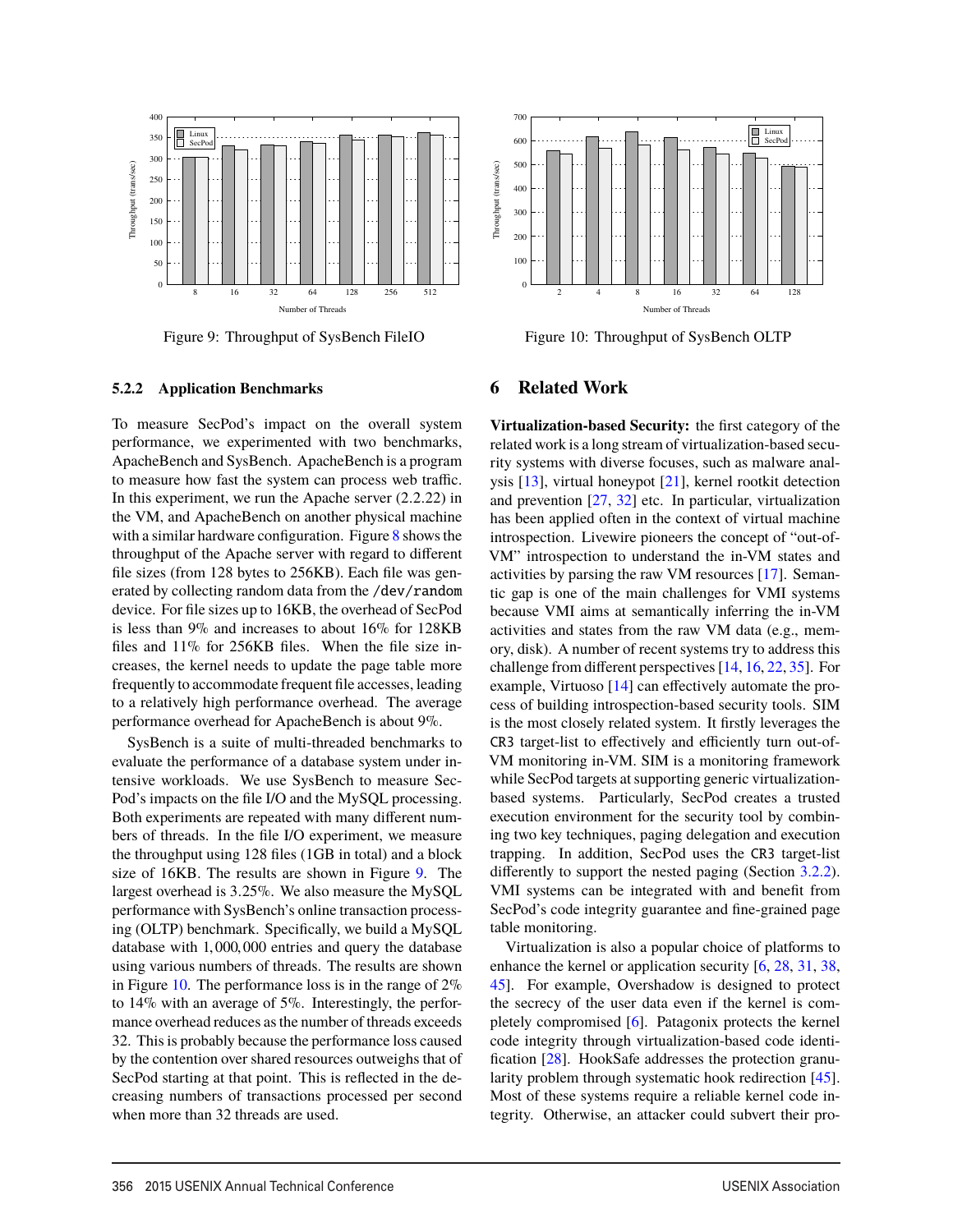tection by injecting malicious code. SecPod is an ideal platform for these systems. Security tools in SecPod are strictly isolated from the vulnerable kernel, but still have the visibility of an in-kernel tool. As a proof-ofconcept, we implemented a security tool based on Sec-Pod to prevent the unauthorized code from executing in the kernel. This provides a security guarantee similar to Patagonix [28] and NICKLE [31] (Section 4.2).

Virtualization-based systems, including SecPod, assume that the hypervisor is trusted due to its smaller code base and attack surface. However, the bloated code base of modern hypervisors and recent attacks put this assumption into question. There have been a series of recent efforts in protecting the hypervisor integrity, via formal verification [25, 30], security enhancements [44], and size reduction and disaggregation [7, 29, 40]. These systems can be naturally integrated with SecPod to provide a strong foundation of security.

**Kernel/User Application Security:** the second category of related work includes a large number of research efforts in the kernel and user application security. Address space layout randomization (ASLR) [18] and data execution prevention (DEP) [12] are two popular exploit mitigation mechanisms in modern kernels. These kernellevel protection schemes suffer from the pitfall that the page table is not protected from exploits. SecPod reliably enforces DEP for the kernel. ASLR and DEP could be bypassed mainly by return-oriented-programming (ROP). Control flow integrity is an effective defense against most control flow attacks, including ROP, by mandating that run-time control flow must follow the program's control flow graph  $[1, 49, 50]$ . Recent efforts in CFI has significantly improved its performance and compatibility with commercial off-the-shelf applications. DEP is a prerequisite of CFI. Most of the previous CFI systems target user applications. They rely on the kernel to provide the necessary memory protection of the code and read-only data. Recent efforts to adapt CFI to the kernel turn to virtualization for essential supports [8]. For example, KCoFI [8] leverages the Secure Virtual Architecture [9] to interpose the software and hardware interactions. All software, including the kernel, is compiled to the virtual instruction set of SVA. Kernel CFI can also be support by SecPod as it provides both strong isolation and reliable memory protection for security tools. There is also a series of prior efforts in implementing software fault isolation (SFI) [15, 43, 48]. SFI aims at confining untrusted code in a host application. For example, Native Client [48] uses two layers of sandboxes to safely run untrusted native plugins in a web browser. SFI technologies have been utilized to isolate untrusted device drivers in the kernel [15, 38, 39].

TZ-RKP [2], HyperSafe [44], and nested kernel [11] are three closely related systems. TZ-RKP leverages the ARM TrustZone to protect the kernel running in the normal world. Specifically, it instruments the kernel to prevent it from executing certain privileged instructions or updating page tables. These operations instead must be handled by the secure world. Recently, Intel introduced a security enclave called Software Guard Extension (SGX). However, the instrumentation-based instruction access control of TZ-RKP is not directly applicable to the x86 architecture because x86 has variable instruction lengths and thus unintended privileged instructions can be created out of the existing ones [34]. This problem can be solved by adopting the techniques of NaCl [48]. Hyper-Safe write-protects the hypervisor page table and uses the x86 write-protect (WP) bit to allow benign page table updates. It further enforces the control flow integrity [1] to prevent that from being bypassed. Nested kernel similarly protects page tables for the OS kernel, but enforces the kernel code integrity and removes unintended privileged instructions from the kernel code (instead of enforcing CFI). SecPod also controls the guest page table updates though paging delegation, but its design revolves around the goal to provide security tools with an extensible framework that is not only compatible with the recent virtualization hardware, but also allows them to intercept key events in the guest kernel. For example, the separation of the normal and secure spaces isolates security tools from the untrusted kernel and simultaneously enables an easy access to the kernel data.

#### **7 Summary**

We have presented the design, implementation, and evaluation of SecPod, an extensible framework for virtualization-based security systems. SecPod provides a trusted execution environment for security tools. They are not only strictly isolated from the vulnerable kernel, but also have full visibility into it. Particularly, any updates to the guest's page tables can be intercepted and regulated by these tools, allowing the fine-grained control over the guest kernel's memory protection. By using the in-VM shadow paging, SecPod is fully compatible with the recent advances in the hardware virtualization support, particularly the nested paging.

**Acknowledgments:** we would like to thank our shepherd, Andy Tucker, and the anonymous reviewers for their insightful comments that greatly helped improve the presentation of this paper. This work is a part of the project supported by US National Science Foundation (NSF) under Grant 1453020. The first author was supported by the grants from CSC (201306280080), NSFC (61272460), and RFDP (20120201110010) to visit Florida State University. Any opinions, findings, and conclusions expressed in this material are those of the authors and do not necessarily reflect the views of these agencies.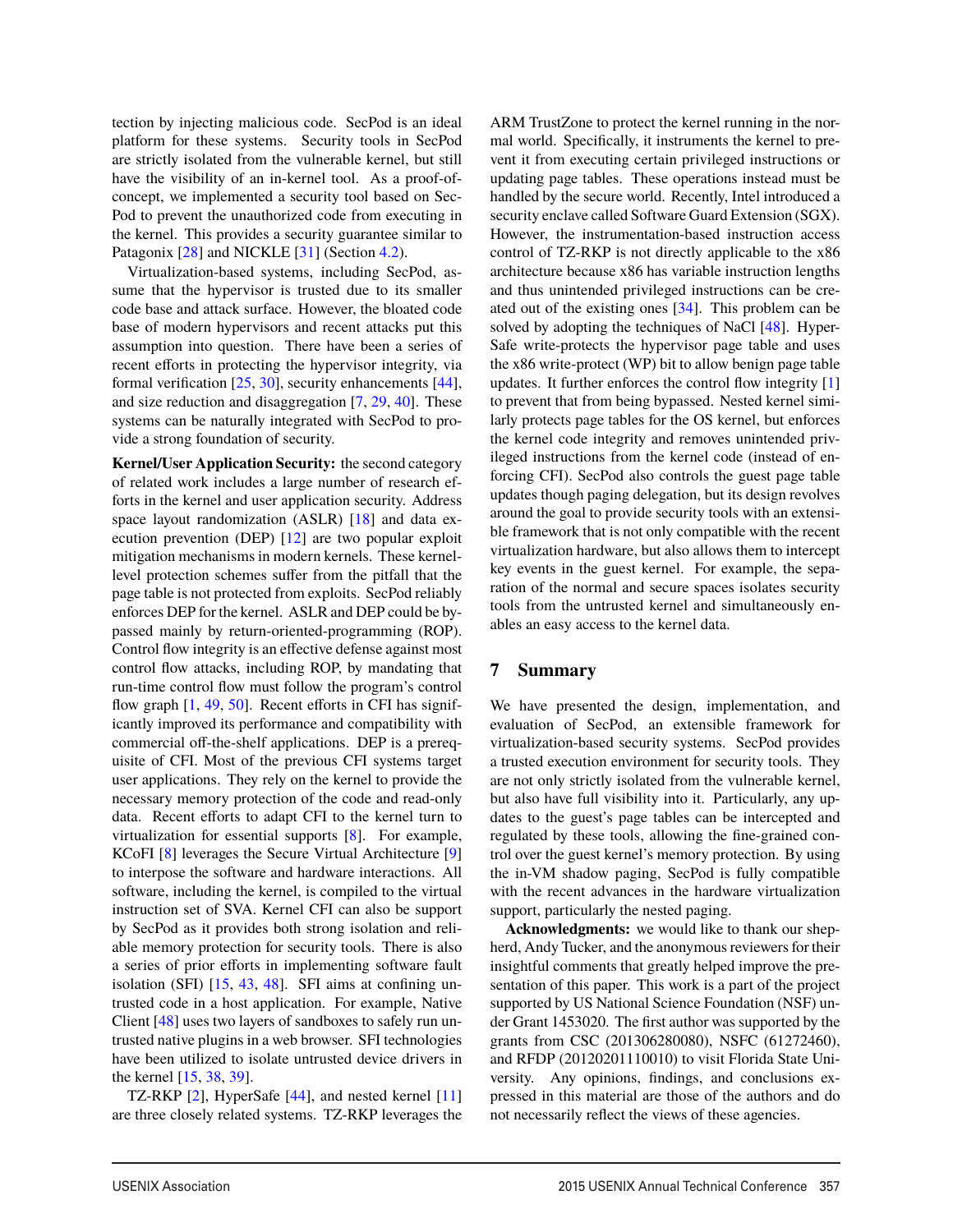#### **References**

- [1] M. Abadi, M. Budiu, U. Erlingsson, and J. Ligatti. Control-Flow Integrity: Principles, Implementations, and Applications. In *Proceedings of the 12th ACM Conference on Computer and Communications Security*, November 2005.
- [2] A. M. Azab, P. Ning, J. Shah, Q. Chen, R. Bhutkar, G. Ganesh, J. Ma, and W. Shen. Hypervision Across Worlds: Real-time Kernel Protection from the ARM TrustZone Secure World. In *Proceedings of the 2014 ACM SIGSAC Conference on Computer and Communications Security*, CCS '14, 2014.
- [3] P. Barham, B. Dragovic, K. Fraser, S. Hand, T. L. Harris, A. Ho, R. Neugebauer, I. Pratt, and A. Warfield. Xen and the Art of Virtualization. In *Proceedings of the 19th ACM Symposium on Operating Systems Principles*, October 2003.
- [4] D. P. Bovet and M. Cesati. *Understanding the Linux Kernel*. O'Reilly, 2005.
- [5] P. M. Chen and B. D. Noble. When Virtual Is Better Than Real. In *Proceedings of the Eighth Workshop on Hot Topics in Operating Systems*, HOTOS '01, 2001.
- [6] X. Chen, T. Garfinkel, E. C. Lewis, P. Subrahmanyam, C. A. Waldspurger, D. Boneh, J. Dwoskin, and D. R. Ports. Overshadow: A virtualizationbased approach to retrofitting protection in commodity operating systems. In *Proceedings of the 13th International Conference on Architectural Support for Programming Languages and Operating Systems*, ASPLOS XIII, 2008.
- [7] P. Colp, M. Nanavati, J. Zhu, W. Aiello, G. Coker, T. Deegan, P. Loscocco, and A. Warfield. Breaking Up is Hard to Do: Security and Functionality in a Commodity Hypervisor. In *Proceedings of the 23rd ACM Symposium on Operating Systems Principles*, October 2011.
- [8] J. Criswell, N. Dautenhahn, and V. Adve. KCoFI: Complete Control-Flow Integrity for Commodity Operating System Kernels. In *Proceedings of the 2014 IEEE Symposium on Security and Privacy*, SP '14, 2014.
- [9] J. Criswell, A. Lenharth, D. Dhurjati, and V. Adve. Secure Virtual Architecture: A Safe Execution Environment for Commodity Operating Systems. In *Proceedings of Twenty-first ACM SIGOPS Symposium on Operating Systems Principles*, SOSP '07, 2007.
- [10] CVE Database. Common Vulnerabilities and Exposures Database. http://www.cvedetails.com/.
- [11] N. Dautenhahn, T. Kasampalis, W. Dietz, J. Criswell, and V. Adve. Nested Kernel: An Operating System Architecture for Intra-Kernel Privilege Separation. In *Proceedings of the Twentieth International Conference on Architectural Support for Programming Languages and Operating Systems*, ASPLOS '15, 2015.
- [12] Data Execution Prevention. http://en. wikipedia.org/wiki/Data\_Execution\_ Prevention.
- [13] A. Dinaburg, P. Royal, M. Sharif, and W. Lee. Ether: Malware Analysis via Hardware Virtualization Extensions. In *Proceedings of the 15th ACM Conference on Computer and Communications Security*, CCS '08, 2008.
- [14] B. Dolan-Gavitt, T. Leek, M. Zhivich, J. Giffin, and W. Lee. Virtuoso: Narrowing the Semantic Gap in Virtual Machine Introspection. In *Security and Privacy (SP), 2011 IEEE Symposium on*, 2011.
- [15] U. Erlingsson, S. Valley, M. Abadi, M. Vrable, M. Budiu, and G. C. Necula. XFI: Software Guards for System Address Spaces. In *Proceedings of the 7th USENIX Symposium on Operating Systems Design and Implementation*, November 2006.
- [16] Y. Fu and Z. Lin. Space Traveling Across VM: Automatically Bridging the Semantic Gap in Virtual Machine Introspection via Online Kernel Data Redirection. In *Proceedings of the 2012 IEEE Symposium on Security and Privacy*, SP '12, 2012.
- [17] T. Garfinkel and M. Rosenblum. A Virtual Machine Introspection Based Architecture for Intrusion Detection. In *Proceedings of the 10th Network and Distributed System Security Symposium*, Febuary 2003.
- [18] C. Giuffrida, A. Kuijsten, and A. S. Tanenbaum. Enhanced Operating System Security Through Efficient and Fine-grained Address Space Randomization. In *Proceedings of the 21st USENIX Conference on Security Symposium*, Security'12, 2012.
- [19] J. L. Hennessy and D. A. Patterson. *Computer ARchitecture: a Quantitative Approach*. Morgan Kaufmann, 2012.
- [20] Intel. *Intel 64 and IA-32 Architectures Software Developerś Manual*, Feb 2014.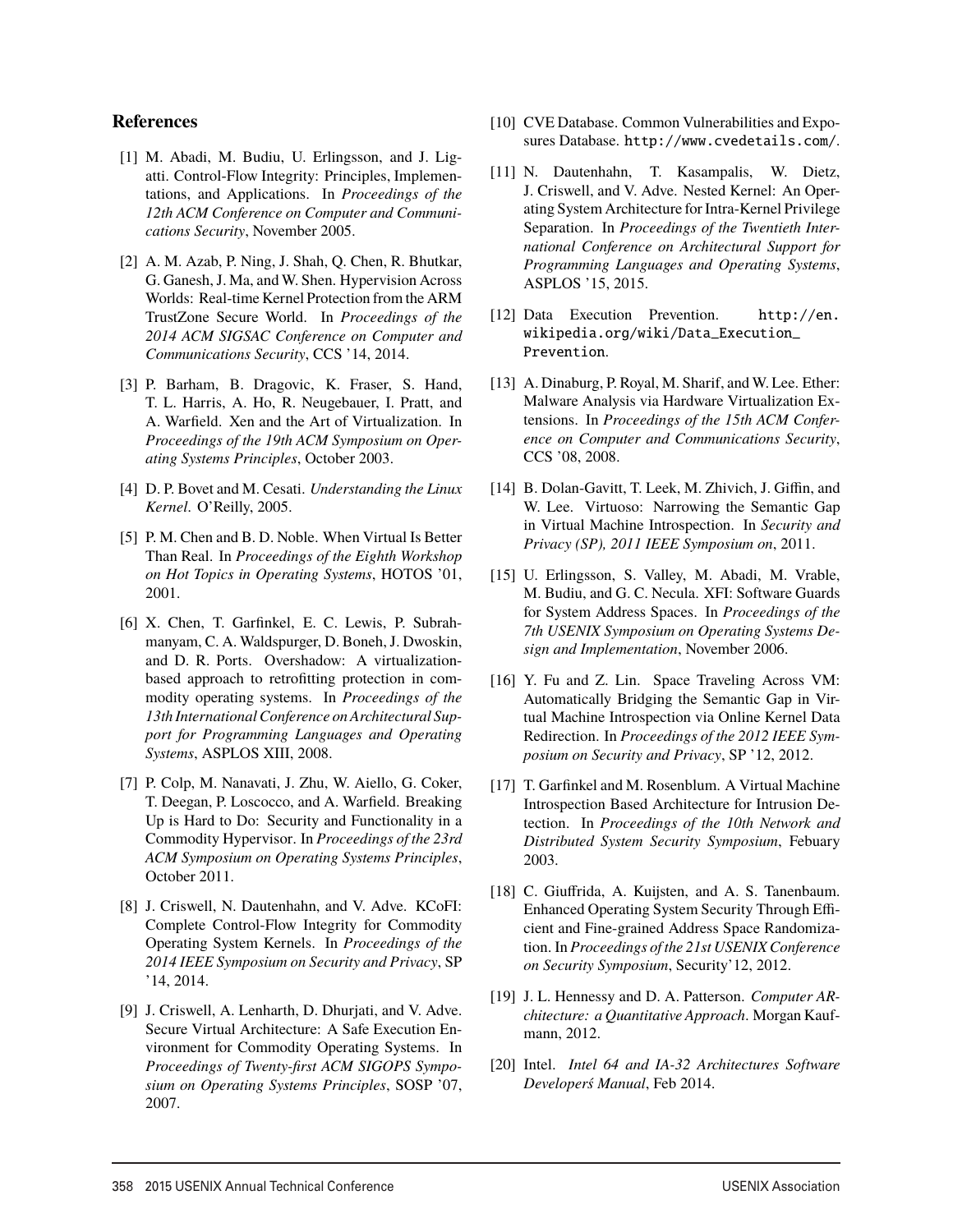- [21] X. Jiang and X. Wang. "Out-of-the-Box" Monitoring of VM-based High-interaction Honeypots. In *Proceedings of the 10th International Conference on Recent Advances in Intrusion Detection*, RAID'07, 2007.
- [22] X. Jiang, X. Wang, and D. Xu. Stealthy Malware Detection Through VMM-based "Out-Of-the-Box" Semantic View Reconstruction. In *Proceedings of the 14th ACM Conference on Computer and Communications Security*, October 2007.
- [23] V. P. Kemerlis, G. Portokalidis, and A. D. Keromytis. kGuard: Lightweight Kernel Protection Against Return-to-user Attacks. In *Proceedings of the 21st USENIX Conference on Security Symposium*, Security'12, 2012.
- [24] A. Kivity, Y. Kamay, D. Laor, U. Lublin, and A. Liguori. kvm: the Linux Virtual Machine Monitor. In *Proceedings of the 2007 Ottawa Linux Symposium*, June 2007.
- [25] G. Klein, K. Elphinstone, G. Heiser, J. Andronick, D. Cock, P. Derrin, D. Elkaduwe, K. Engelhardt, R. Kolanski, M. Norrish, T. Sewell, H. Tuch, and S. Winwood. seL4: Formal Verification of an OS Kernel. In *Proceedings of the 22nd ACM Symposium on Operating Systems Principles*, October 2009.
- [26] P. Larsen, A. Homescu, S. Brunthaler, and M. Franz. SoK: Automated Software Diversity. In *Proceedings of the 2014 IEEE Symposium on Security and Privacy*, SP '14, 2014.
- [27] J. Li, Z. Wang, X. Jiang, M. Grace, and S. Bahram. Defeating Return-Oriented Rootkits with "Returnless" Kernels. In *Proceedings of the 5th ACM SIGOPS EuroSys Conference*, April 2010.
- [28] L. Litty, H. A. Lagar-Cavilla, and D. Lie. Hypervisor Support for Identifying Covertly Executing Binaries. In *Proceedings of the 17th USENIX Security Symposium*, July 2008.
- [29] D. G. Murray, G. Milos, and S. Hand. Improving Xen Security through Disaggregation. In *Proceedings of the 4th ACM SIGPLAN/SIGOPS International Conference on Virtual Execution Environments*, March 2008.
- [30] T. Murray, D. Matichuk, M. Brassil, P. Gammie, T. Bourke, S. Seefried, C. Lewis, X. Gao, and G. Klein. seL4: From General Purpose to a Proof of Information Flow Enforcement. In *Proceedings of the 2013 IEEE Symposium on Security and Privacy*, SP '13, 2013.
- [31] R. Riley, X. Jiang, and D. Xu. Guest-Transparent Prevention of Kernel Rootkits with VMM-Based Memory Shadowing. In *Proceedings of the 11th Recent Advances in Intrusion Detection*, September 2008.
- [32] R. Riley, X. Jiang, and D. Xu. Multi-Aspect Profiling of Kernel Rootkit Behavior. In *Proceedings of the 4th ACM SIGOPS EuroSys Conference*, April 2009.
- [33] A. Seshadri, M. Luk, N. Qu, and A. Perrig. SecVisor: a Tiny Hypervisor to Provide Lifetime Kernel Code Integrity for Commodity OSes. In *Proceedings of the 21st ACM ACM Symposium on Operating Systems Principles*, October 2007.
- [34] H. Shacham. The Geometry of Innocent Flesh on the Bone: Return-Into-Libc without Function Calls (on the x86). In *Proceedings of the 14th ACM Conference on Computer and Communications Security*, October 2007.
- [35] M. Sharif, W. Lee, W. Cui, and A. Lanzi. Secure In-VM Monitoring Using Hardware Virtualization. In *Proceedings of the 16th ACM Conference on Computer and Communications Security*, November 2009.
- [36] A. Silberschatz, P. B. Galvin, and G. Gagne. *Operating System Concepts*. Wiley, 2012.
- [37] D. Srinivasan, Z. Wang, X. Jiang, and D. Xu. Process Out-grafting: An Efficient "out-of-VM" Approach for Fine-grained Process Execution Monitoring. In *Proceedings of the 18th ACM Conference on Computer and Communications Security*, CCS '11, 2011.
- [38] A. Srivastava and J. Giffin. Efficient Monitoring of Untrusted Kernel-Mode Execution. In *Proceedings of the 18th Annual Network and Distributed System Security Symposium*, February 2011.
- [39] M. M. Swift, B. N. Bershad, and H. M. Levy. Improving the Reliability of Commodity Operating Systems. In *Proceedings of the 19th ACM symposium on Operating Systems Principles*, October 2003.
- [40] J. Szefer, E. Keller, R. B. Lee, and J. Rexford. Eliminating the Hypervisor Attack Surface for a More Secure Cloud. In *Proceedings of the 18th ACM Conference on Computer and Communications Security*, October 2011.